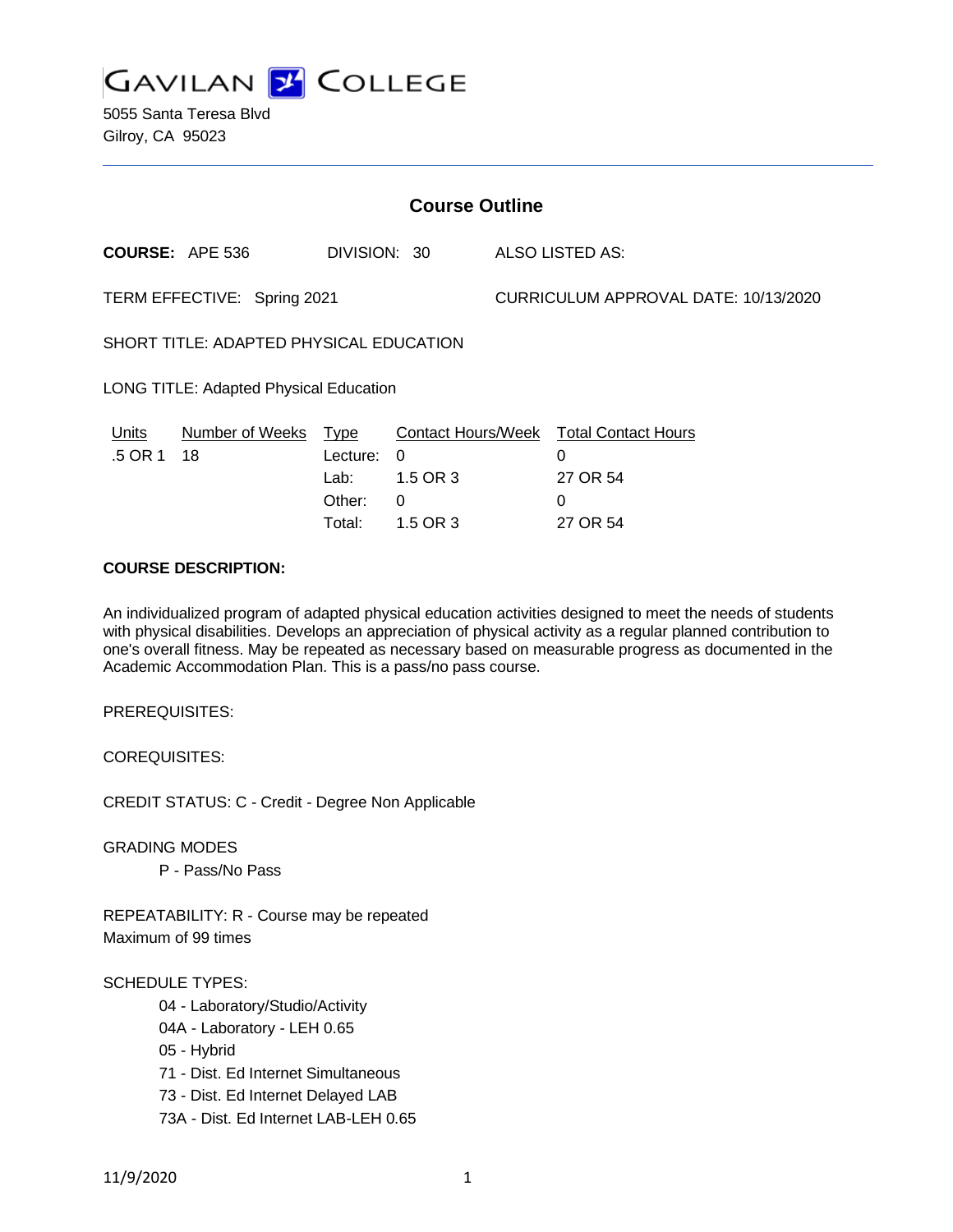## **STUDENT LEARNING OUTCOMES:**

1. Describe and demonstrate ten (10) warm up and cool down activities. Measure of assessment: Instructor observation, class participation, performance exam Year assessed, or planned year of assessment: 2018 Semester: Fall

2. Demonstrate appropriate use of adapted equipment and exercise. Measure of assessment: Instructor observation, class participation, oral report Year assessed, or planned year of assessment: 2018 Semester: Fall

3. Demonstrate and employ proper safety procedures specific to adapted equipment use. Measure of assessment: Demonstration, instructor observation, oral report Year assessed, or planned year of assessment: 2018 Semester: Fall

4. Practice a series of small and large muscle group activities consistent with their individual plan. Measure of assessment: Class participation, discussion, instructor observation Year assessed, or planned year of assessment: 2018

# **CONTENT, STUDENT PERFORMANCE OBJECTIVES, OUT-OF-CLASS ASSIGNMENTS**

Curriculum Approval Date: 10/13/2020 **DE MODIFICATION ONLY**

### 3.5-7 Hours

Course Overview. Use of equipment and safety procedures are discussed. Introduce warm up and cooling down procedures. Long and short term goals discussed. Functional exercises and movements that stabilize the body. Discuss importance of spine muscles. SPO: Students will review course content, expectations and grading procedures.

#### 3.5-7 Hours

Construct and maintain a fitness conditioning program. Introduce large muscle and small muscle group exercises, i.e. compressions, butterflies, bicycles. Standing or seated exercises, i.e. range of motion, lateral press, standing crunch. Assess areas of physical fitness strengths and weaknesses and prioritize those areas to be addressed. SPO: Students will identify strengths and weaknesses

specific to physical exercise.

### 4-8 Hours

Introduce additional flexibility exercises. Review treatment for stretching injuries, i.e. the use of heat and cold for injury treatment. Evaluate students for progress and update plans. SPO: Students will perform the additional flexibility exercise correctly.

#### 4.5-9 Hours

Introduction of wheelchair or seated calisthenics. Use of wheelchair or seated accessible exercise machines. Discuss safety procedures and related transfer issues of wheelchair students. Proper techniques of weight training, use of cuffs, straps, holders for wheelchair students. SPO: Students will demonstrate proper techniques for calisthenics specific to their needs.

#### 4.5-9 Hours

Introduction to stretching and endurance activities related to large and small muscle groups. Exercises using parallel bars and standing frame. Safety issues related to standing frame, i.e. the need for a second person while using standing frame. Introduction to proper body mechanics - postural alignment. SPO: Student will practice and demonstrate proper stretching and endurance

activities specific to their individual plan.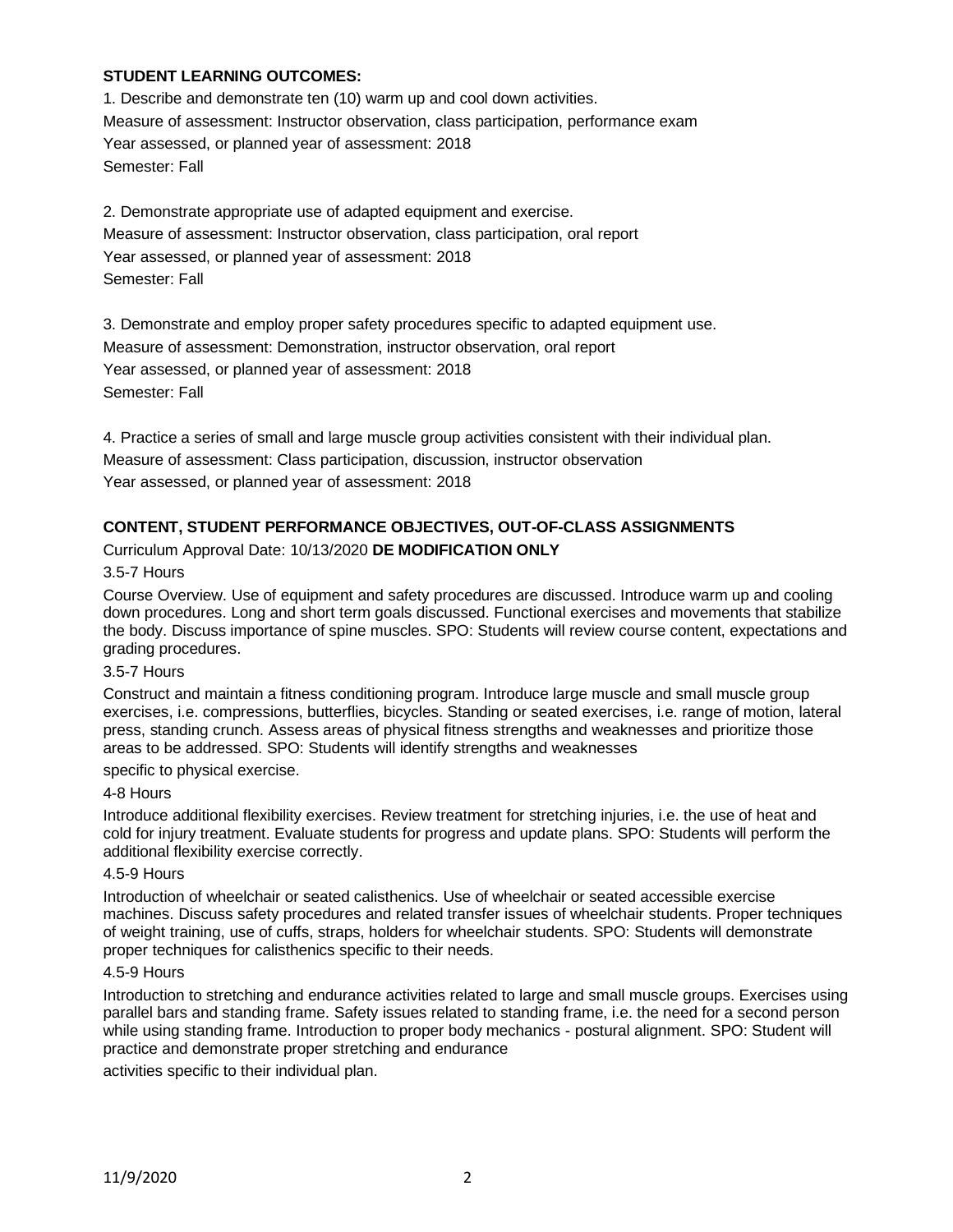## 3-8 Hours

Introduce additional stretching exercises (supine/prone). Wheelchair transfer to table mat. Safety methods in transferring to exercise mat. Roll and squirm exercises. Balance exercises, i.e. roll and tuck. Use of abdominal muscles for stabilization, i.e. obliques, rectus abdominals. SPO: Students will practice and demonstrate stretching exercises that will improve abdominal muscle strength.

2-4 Hours

Discuss benefits of fitness development. Discuss symptoms of overtraining. Review and discuss the importance of exercise. SPO: Students will explain the benefits of fitness.

2 Hours

Final

## **METHODS OF INSTRUCTION:**

Demonstration, Lecture, Guided Practice, Discussion, Academic Accommodation Plan (AAP).

### **METHODS OF EVALUATION:**

Problem-solving assignments Percent of total grade: 10.00 % Problem-solving demonstrations: 10% - 40% Homework problems Skill demonstrations Percent of total grade: 80.00 % Skill demonstrations: 50% - 80% Class performance Performance exams Objective examinations Percent of total grade: 10.00 %

## **REPRESENTATIVE TEXTBOOKS:**